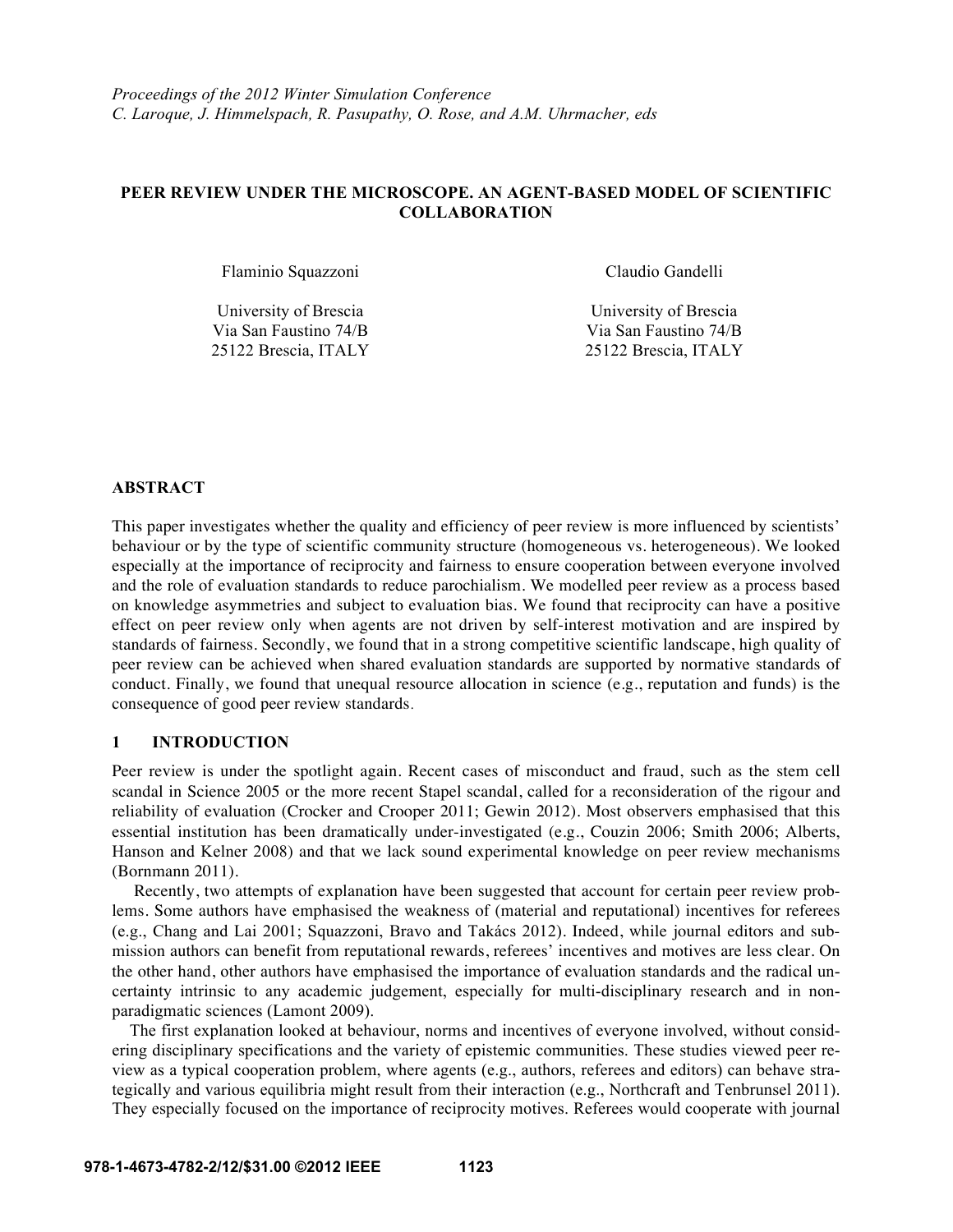editors in ensuring the quality of evaluation as they are concerned about protecting the prestige of the journal in case of (i) previous publication, as a means to protect their own impact and/or (ii) future publication, as a means to build positive reputation with editors. On the other hand, they could also be motivated to cooperate with authors by providing a fair evaluation and constructive feedback as they are interested to establish good standards of reviewing in prospect of benefiting from other referees when they will be authors (Seinen and Schram 2004; Squazzoni, Bravo and Takács 2012).

In this view, potential traps would easily occur as reciprocity motives are fragile and extremely sensitive to interaction detail, especially in a context of increasing competition of scientists and dramatic fragmentation of the scholarly publication market. These conditions would provide room for cheating temptations as monitoring and sanction costs against unfair behaviour would be unsustainable. This is even more complicated by the fact that referees are dramatically overexploited and this could increase their cheating temptations, e.g., reducing time for reviewing and ensuring less quality. It is worth noting that recent surveys estimated that peer evaluation is applied to about 1.5 million journal articles per year, not to mention conferences, research proposals, fellowships and university/dept/institute productivity evaluation (Björk, Roos and Lauri 2009).

The second explanation looked at peer review less generally and from the point of view of scientific community structure and historical development of disciplines. These studies emphasised the diversity of disciplinary evaluative cultures and suggested that the problem is the intrinsic complexity of any evaluation process of scientific products, due to highly specific knowledge and increasingly complex research technologies. These features of peer review would even question the possibility of shared evaluation standards across disciplines, fields and epistemic cultures (Abbott 2001; Lamont 2009).

To make the situation even more complicated, another constraint should be considered, i.e., the difficulty of studying peer review empirically, at least at the appropriate level needed to look at interaction and processes in detail. Our paper is an attempt to contribute to understand peer review by proposing a modelling approach, which starts from the idea that manipulating agent behaviour and interaction in a computer simulation model can allow us to observe resultant peer review aggregate dynamics that are difficult to observe empirically (e.g., Squazzoni and Takács 2011).

Recently, some studies have shown the potential of this approach. Martins (2010) examined the role of social influence in determining the convergence of scientists' opinions towards common paradigms. His results showed that inter-generational replacement was pivotal to ensure less parochialism and a widely acceptance of innovative research. Thurner and Hanel (2011) studied the effect of peer review bias on the quality of publication by modelling authors and referee interaction. Their results showed that a small fraction of unfair referees is sufficient to considerably reduce the quality of published work. Roebber and Schultz (2011) modelled the research funding process and the interaction of program officers and referee behaviour to look at proposal-submission strategies. They found that program officers who use more referees and require consensus allow funding agencies to reduce the proposal submission, but this is fragile against referee selfish or negligent behaviour. In view of this and in contexts of strong competition for funds, it is expected that proposers continue to submit many proposals, overloading program officers and referees.

Our aim was to understand the impact of strategic behaviour of scientists on the quality and efficiency of peer review and to test the influence of the community structure. This was to integrate certain behavioural and structural aspects emphasised by the two explanations mentioned above. We wanted to understand under which conditions reciprocity strategies can sustain cooperation, in terms of quality and efficiency of peer review, and whether shared evaluation standards could compensate for unfair behaviour of scientists.

The structure of the paper is as follows. Sect 2 will introduce the model, while in Sect 3 we will present various simulation scenarios and the simulation parameters. In Sect 4, we will illustrate our simulation results, while in the concluding section, the main findings will be summarized.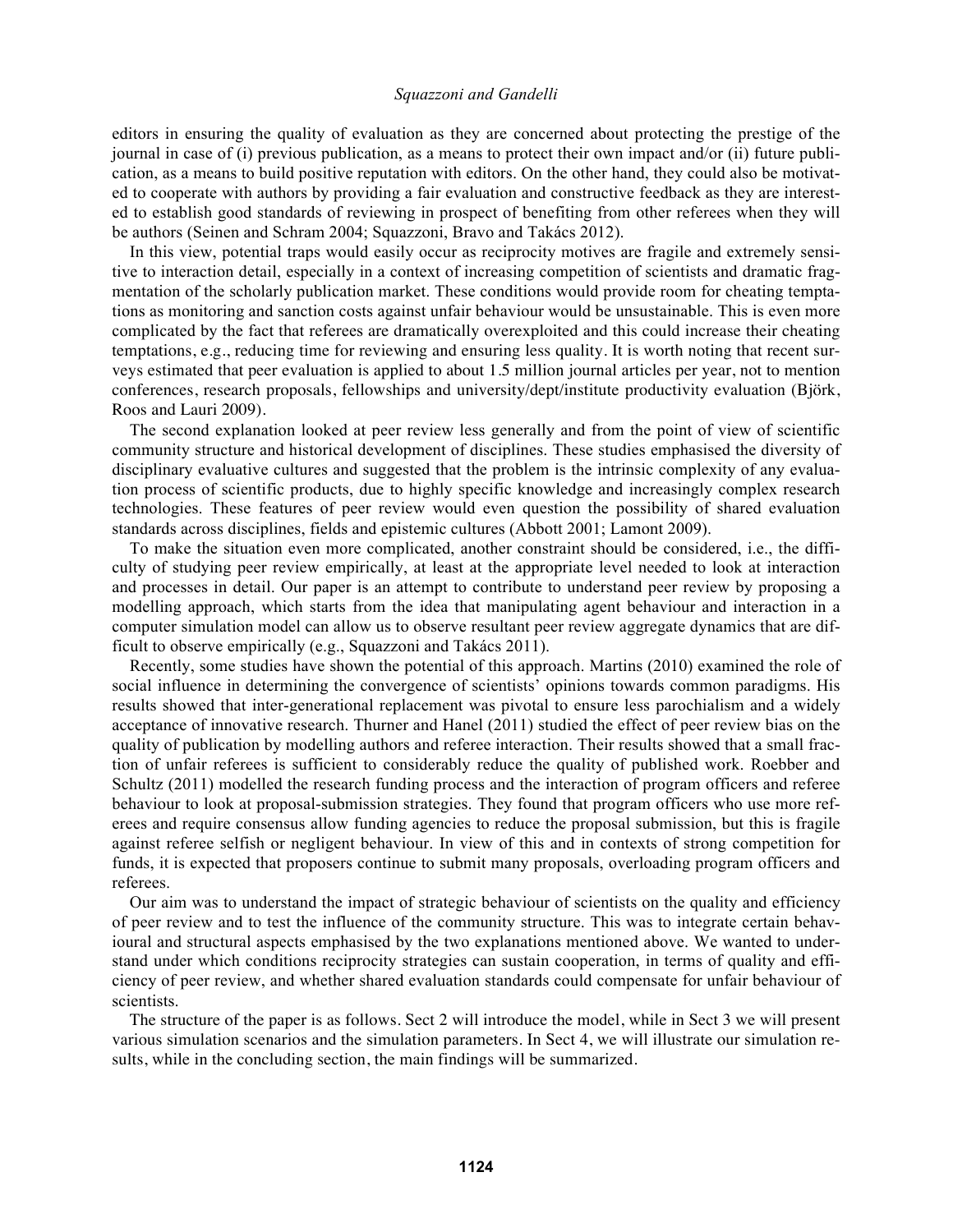#### **2 THE MODEL**

We assumed a population of *N* scientists  $(N = 200)$  randomly selected each tick to play one of two roles: authors or referees. The task of an author was to submit an article and have it published. The task of a referee was to evaluate the quality of submissions by authors. Depending on the referees' opinion, only the best submissions were published (i.e., those exceeding a given quality threshold).

We gave each agent a parameter for individual productivity, which was initially homogeneous. Productivity was a measure of academic status, position, experience and scientific achievement of scientists. The principle was that the more scientists published, the more resource they had and the higher their academic status and position were. We assumed that resources were needed both to submit and review an article. With each simulation tick, agents were endowed with a fixed amount of resources, equal for all (e.g., common access to research infrastructure and internal funds, availability of PhD. students). Then, they cumulated resources according to their publication score.

We assumed that the quality of submissions was dependent on agent productivity. Each agent had resources  $R_a \in N$  from which we derived an expected submission quality as follows:

$$
\mu_{ar} = \frac{v \cdot R_a}{v \cdot R_a + 1}
$$

where v was the velocity through which agent submissions can approximate the best quality ( $v = 0.1$ ). We assumed that authors varied in terms of quality output. The quality of submissions by authors followed a standard deviation  $\sigma$  which proportionally varied according to agent productivity and followed a normal distribution  $N(R_a, \sigma)$ . This meant that, with some probability, top scientists could write average or low quality submissions, and average scientists had some chance to write good submissions.

The chance of being published was determined by evaluation scores assigned by referees (see below). If published, agents earned resources proportionally to the article's quality assigned by referees as follows:

$$
P = \frac{Q}{v*(1-Q)}
$$

where *P* was the productivity gained and *Q* the submission quality score assigned by referees and  $\nu$  the velocity of the best quality approximation mentioned above.

We assumed that publication multiplied author resources of a M value, which gradually varied between 1 for more productive published authors to 1.5 for less productive published authors. This was to mimic reality where productivity gain from publication is crucial to explain differences in scientists' performance, but is higher for scientists at their initial steps and cannot exponentially increase for top scientists. More specifically, at the end of each tick, we graded all published authors *i* per resources according to the  $A_n$  sequence, where  $A_0$  was the published author with less resources and  $A_{(i-1)}$  the published authors with more resources. We defined *g* as the highest multiplier value possible ( $g = 1.5$ ). The multiplier *M* for the *n*-agent was calculated as follows:

$$
M_{(A_n)} = g - \left(\frac{n}{i-1}\right) * (g-1) = \frac{g(i-n-1) + n}{i-1}
$$

If not published, following the "winner takes all" rule characterizing science, we assumed that authors lost all the resources invested for submitting. Therefore, the value of author submissions was not objectively determined (i.e., it did not perfectly mirror the real quality of submissions), but was dependent on the referees' opinion. When selected as referees, agents needed to invest a given amount of resources (see below) for reviewing but simultaneously lost them as they could not publish in the meantime. We as-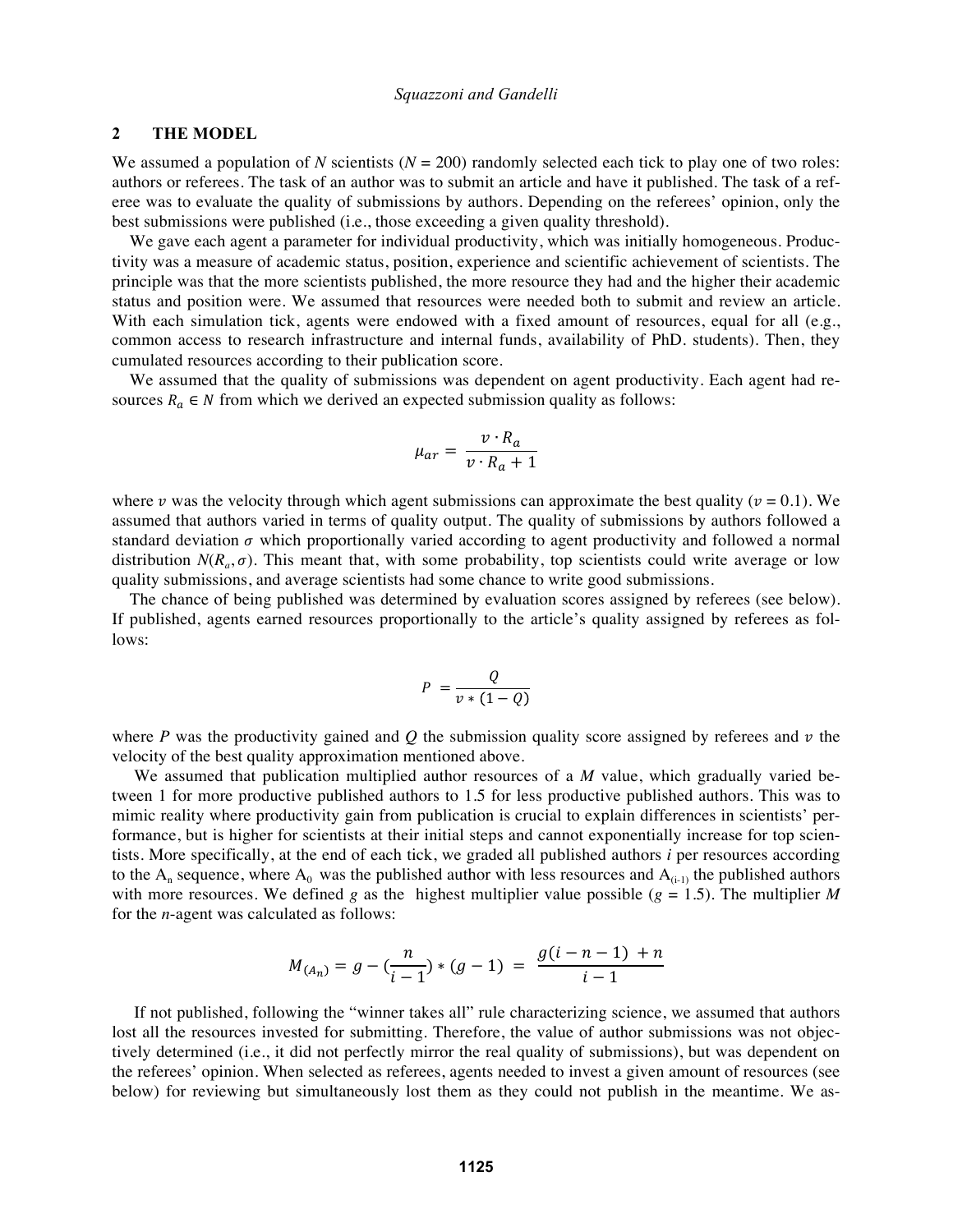sumed that authors and referees were randomly matched 1 to 1 so that multiple submissions and reviews were not possible and the reviewing effort was equally distributed on the population.

We assumed that reviewing was a resources-demanding activity and that agent productivity determined both the agent's reviewing quality and its cost (i.e., time lost for publishing). The total expense *S* for any referee was calculated as follows:

$$
S = \frac{1}{2}R_r[1 + (Q_a - \mu_r)]
$$

where  $R_r$  was referee's resources,  $Q_a$  was the real quality of the author's submission and  $\mu_r$  was the referee's expected quality. Furthermore, we assumed that reviewing expenses grew linearly with the quality of authors' submissions. We assumed that if referees were matched with a submission of a quality close to a potential submission of their own, they spent 50% of their resources for reviewing. They spent less when matched with lower quality submissions, more when matched with higher quality submissions. However, reviewing expenses depended proportionally on agent productivity. This means that top-scientists will waste less time for reviewing in general, as they have more experience and ability to evaluate good science than average scientists. However, they will lose more resources than average scientists because their time is more costly than the latter.

 We assumed two types of referee behaviour, namely *reliable* and *unreliable*. For reliability, we meant the capacity of referees to provide a consistent and unequivocal opinion that truly reflects the quality of the submission. In case of reliability, referees did the best they could to provide an accurate evaluation and spent resources for reviewing close to their expected quality level. In this case, we assumed a normal distribution of the referees' expected quality, which depended on their productivity, and a narrow standard deviation of their evaluation score from the real value of the submission ( $\sigma = R_a/100$ ). This meant that the evaluation scores by reliable referees were likely to approximate the real value of author submissions. However, we assumed that, also in case of reliability, the evaluation bias increased proportionally to the difference between referees' expected quality and author submission quality. This was to represent the knowledge and information asymmetries between authors and referees that characterize peer review in science.

 In case of unreliability, referees fell into type I and type II errors: recommending to publish submissions of low quality or recommending not to publish submissions that should be published (Laband and Piette 1994). More specifically, unreliable referees spent less resources than reliable referees, and under or over estimated author submissions. To avoid that referees eventually assigned the real value by chance to submissions, we assumed that, when they underrated a submission, the evaluation score took a standard deviation around – 90% of the real quality of the submission. The opposite sign was assigned in case of overrating (i.e.,  $+90\%$ ).

 Finally, all simulation parameters are shown in Table 1. Agent resources were set at the beginning of the simulation at 0 for all. At the first tick, 50% of agents were published randomly. Subsequently, everyone had a fixed productivity gain each tick. If published, agents had the value of their publication multiplied by the parameter *M* [1, 1.5] and so their resources grew accordingly. This meant that the quality of their subsequent submission was presumably higher.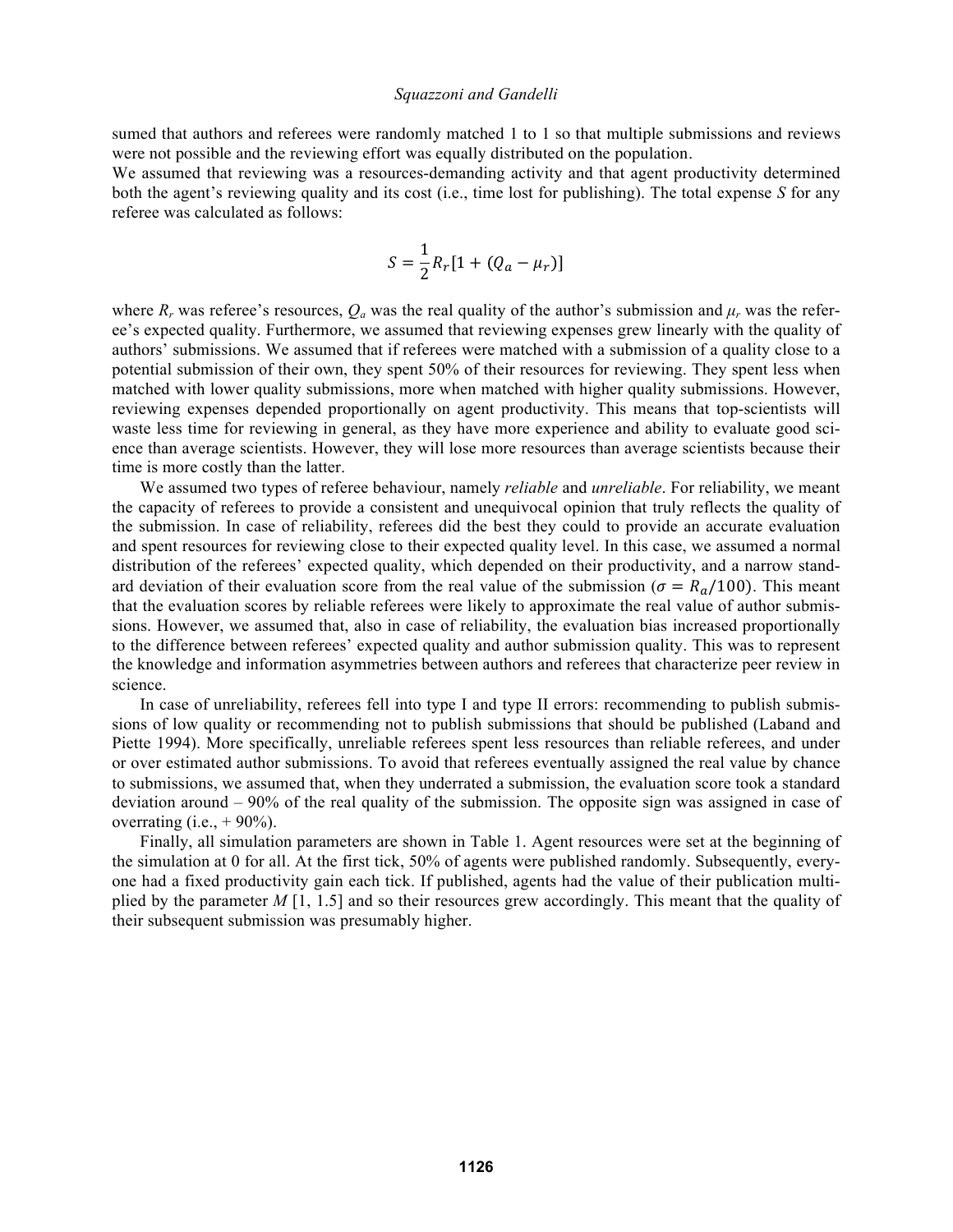| <b>Parameters</b>                   | Value          |
|-------------------------------------|----------------|
| Initial agent resources             | $\mathbf{0}$   |
| Fixed productivity gain             |                |
| Publication selection rate          | [0.25, 0.50,   |
|                                     | $0.75$ ]       |
| Publication productivity multiplier | [1, 1.5]       |
| Unreliability probability           | [0, 1]         |
| Evaluation bias by default          | 0.1            |
| Author investment for publication   |                |
| Reviewing expenses of unreliable    | 0.5            |
| referees                            |                |
| Underrating by unreliable referees  | 0.1            |
| Overrating by unreliable referees   | 1.9            |
| Velocity of best quality approxi-   | 0 <sub>1</sub> |
| mation                              |                |

|  |  |  |  | Table 1: The Simulation Parameters |
|--|--|--|--|------------------------------------|
|--|--|--|--|------------------------------------|

### **3 SIMULATION SCENARIOS**

We built various simulation scenarios to test the impact of scientists' behaviour on the quality and efficiency of peer review. For quality, we meant the capability of peer review to ensure that only the best submissions were eventually published. For efficiency, we meant the capability of peer review of achieving quality by minimizing productivity lost by authors and reviewing expenses by referees.

Each scenario was tested in two types of scientific community, i.e., homogeneous vs. heterogeneous structures. For homogeneous community, we meant a community where shared evaluation standards permit a competent evaluation of author submissions, irrespectively of the author's position in the community. For heterogeneous community, we meant the co-presence of various sub-communities of scientists who have heterogeneous features, such as various scientific paradigms and there is no common evaluation standard. In this situation, we assumed that agents could fairly evaluate only work by similar other, while they tended to proportionally underrate agents more distant from them. As mentioned above, to calculate nearness and distance between agents, we considered the agent position in the productivity trajectory, which was a proxy of the agent position and status in the community.

In the first scenario (called "*no reciprocity*"), we assumed that, when selected as referees, agents had a random probability of behaving unreliably, which was constant over time and not influenced by past experience. When selected as authors, agents invested all their resources for publication, irrespectively of positive or negative past experience with their submission. In the second scenario (called "*indirect reciprocity*"), we assumed that agents, when selected as referees, in case of previous publication, reciprocated by providing reliable evaluations in turn when selected as referees. In the third scenario (called "*fairness*"), when selected as authors, agents measured the fairness of the referee opinion by comparing the real quality of their submission and the evaluation rate received by the referee. If the referee evaluation approximated the real value of their submission (i.e.,  $\geq$  -10 %), they concluded that the referee was reliable and did a good job. In this case, when selected as referees, they reciprocated positively with other authors irrespectively of their past publication or rejection. This meant that now indirect reciprocity was not based on self-interest but on normative standards of conducts.

Finally, the last two scenarios (called "*self-interested authors"* and *"fair authors*") extended the previous two by manipulating also author behaviour. In "*self-interested authors",* we assumed that, when published, authors reacted positively and continued to invest all their resources for their next submission. In case of rejection, they reacted negatively and invested less in the subsequent round (i.e., only the 10% of their resources). This reaction was independent from the pertinence of the referee evaluation. In "*fair*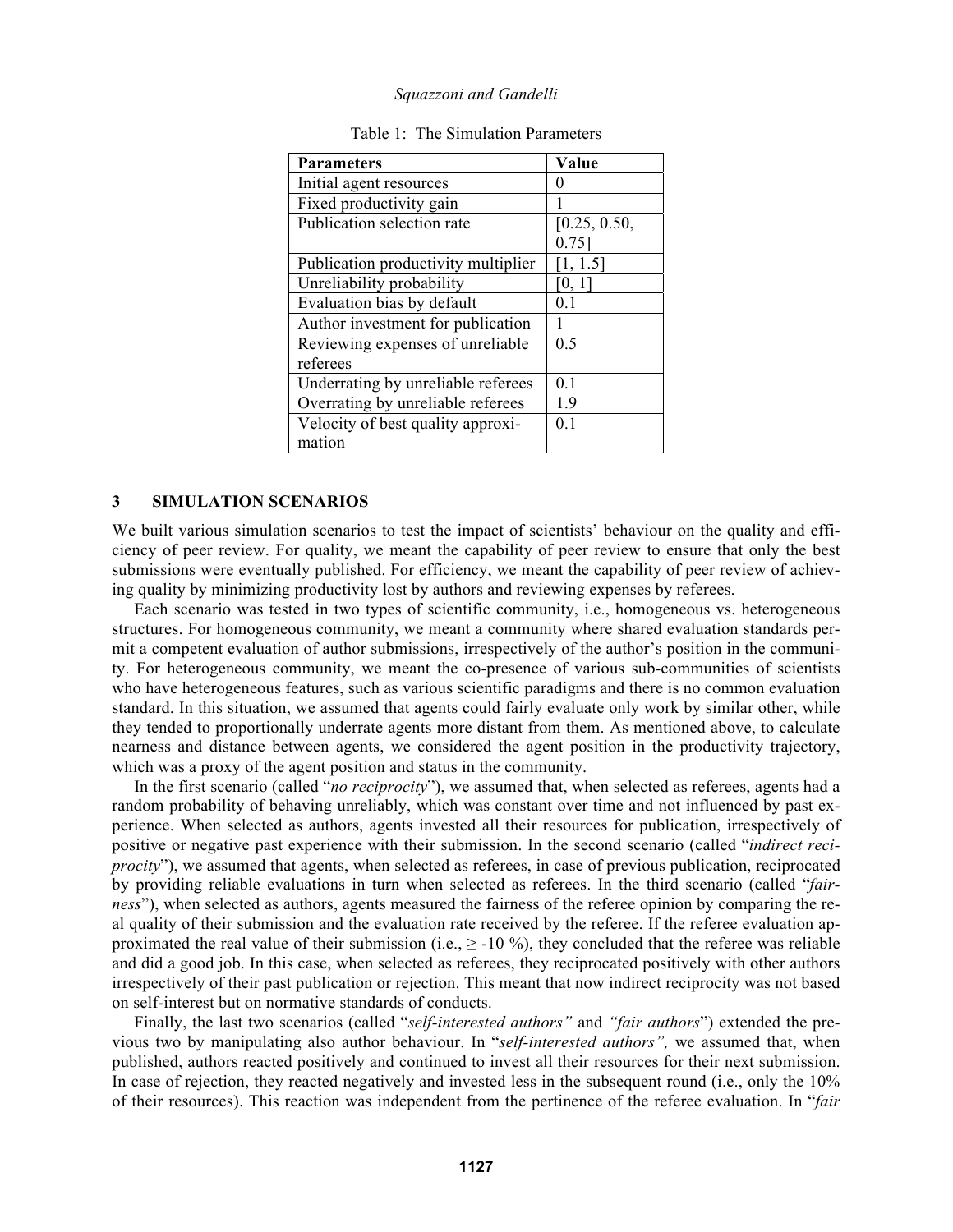*authors"*, in case of a pertinent referee evaluation received when authors, they reinforced their confidence on the good quality of peer review and continued to invest to send good quality submissions irrespectively of the fate of their submission. In case of non-pertinent evaluation (see above), they invested less in the subsequent round (i.e., only the 10% of their resources) and accumulate resources for the subsequent round irrespectively of their previous publication. Therefore, in this case, authors inferred the bad functioning of peer review and strategically disinvested in their publication quality.

To measure the consequences of parameter manipulation, we built the following indexes: (1) evaluation bias, (2) productivity loss, (3) reviewing expenses and (4) career inequality. The first dealt with quality of peer review, the second and third with efficiency and the last one with the unequal distribution of resources in the system. The first measured the percentage of evaluation errors made by referees each tick. We calculated the optimal situation, where submissions were published according to their real value and measured the discrepancy with the actual situation each tick. We did the same with the second index to measure the resources wasted by (unpublished) authors compared with the optimal solution. The third index measured the resources spent by agents for reviewing compared with authors. The fourth measured inequality in agent resources through a Gini index. Inequality here meant an unequal allocation of science outputs, such as productivity, academic status, and career.

# **4 RESULTS**

Tab. 2 shows the impact of referee behaviour on the quality and efficiency of peer review in high and low competitive environments and in homogeneous and heterogeneous community structures. Data were averaged on 200 simulation run in any parameter condition. Results showed, first, that reciprocity motives of referees *per se* had a negative effect on the quality and efficiency of peer review in a strongly selective science environment, while improved only minimally the situation in less selective environments. It is worth noting that these minimal improvements were achieved only by considerably draining referees' resources. Although increasing selection generally implied more evaluation bias, "*fairness*" determined lower bias and lower productivity loss by authors, but only when the scientific structure was homogeneous. In this case, the positive effect of reciprocity and fairness on peer review was possible only at growing expenses of referees. With the heterogeneous community, a stronger selection doubled or tripled the percentage of bias.

Tab. 3 shows the impact of reciprocal behaviour of authors in various selection rate environments. Results showed that reciprocity of authors improved peer review only when associated with fair criteria of judgment of the fate of their submission. The difference was significant especially in case of homogeneous structures. Furthermore, it is worth noting that in the case of heterogeneous structures, the reviewing expenses drastically grew even overcoming those of authors.

| Scenario                                                                   | Evaluation bias                                                                         |  | Productivity loss |  | Reviewing expenses |  |
|----------------------------------------------------------------------------|-----------------------------------------------------------------------------------------|--|-------------------|--|--------------------|--|
|                                                                            | Homogeneous   Heterogeneous   Homogeneous   Heterogeneous   Homogeneous   Heterogeneous |  |                   |  |                    |  |
| Community<br>Community<br>Community<br>community<br>community<br>community |                                                                                         |  |                   |  |                    |  |
| Weak selection (75% of submissions eventually published)                   |                                                                                         |  |                   |  |                    |  |

Table 2: The impact of referee behaviour on the quality and efficiency of peer review in various selective environments and different scientific community structures (values in percentage).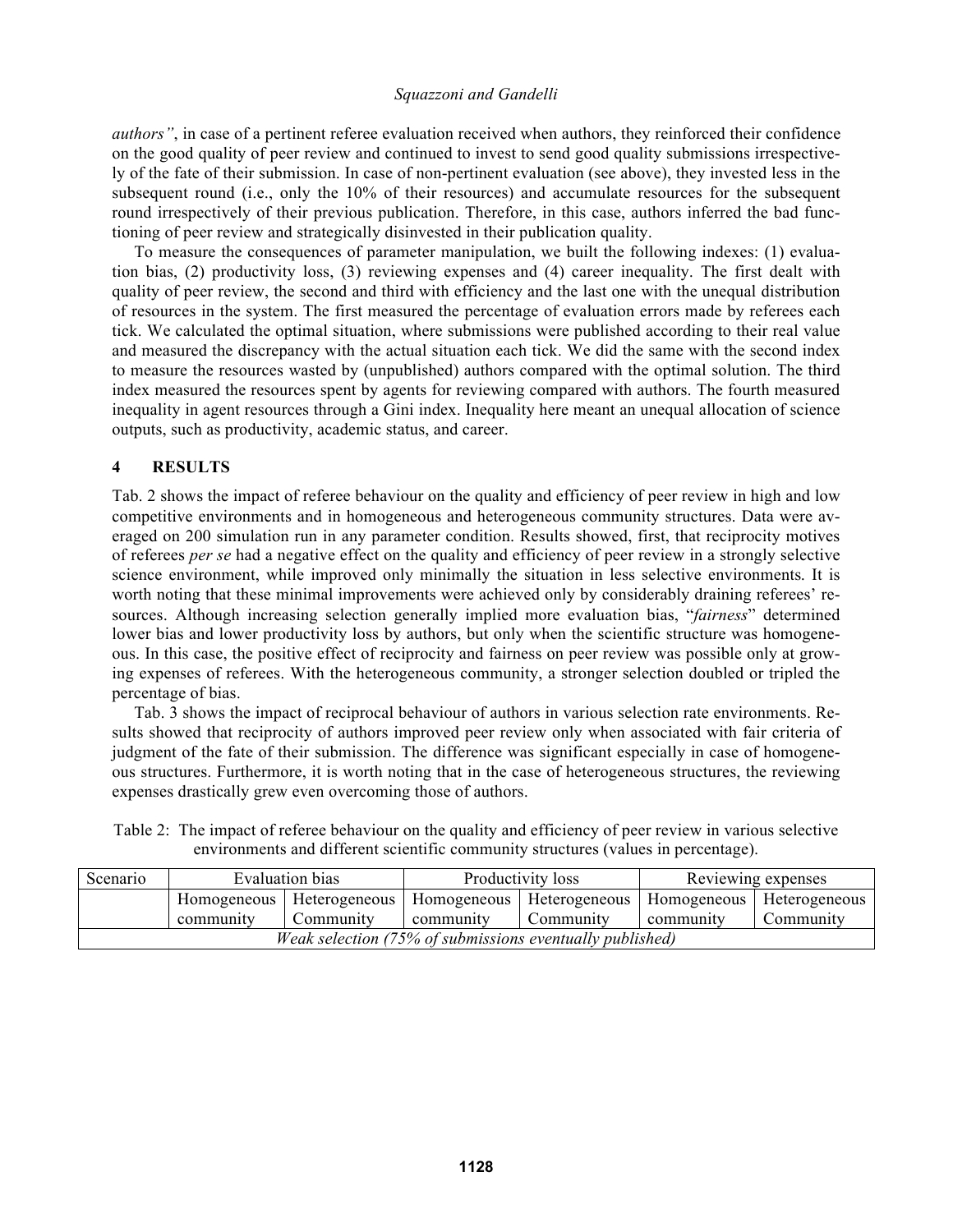| No reci-                                                   | 14.10 | 20.64 | 5.69  | 8.90  | 23.47 | 29.88 |
|------------------------------------------------------------|-------|-------|-------|-------|-------|-------|
| procity                                                    |       |       |       |       |       |       |
| Indirect                                                   | 12.58 | 22.21 | 6.51  | 9.03  | 44.16 | 86.30 |
| reciprocity                                                |       |       |       |       |       |       |
| Fairness                                                   | 13.14 | 22.98 | 7.48  | 11.28 | 40.61 | 46.19 |
| Strong selection (25% of submissions eventually published) |       |       |       |       |       |       |
| No reci-                                                   | 28.00 | 68.56 | 15.01 | 39.90 | 29.47 | 49.66 |
| procity                                                    |       |       |       |       |       |       |
| Indirect                                                   | 43.12 | 50.64 | 16.92 | 22.67 | 33.39 | 50.07 |
| reciprocity                                                |       |       |       |       |       |       |
| Fairness                                                   | 19.52 | 65.36 | 8.32  | 35.68 | 38.29 | 63.26 |

Table 3: The impact of author reciprocal behaviour on the quality and efficiency of peer review in various selective environments and different scientific community structures (values in percentage).

| Scenario                                                   |             | <b>Evaluation</b> bias |             | Productivity loss                                        | Reviewing expenses |               |
|------------------------------------------------------------|-------------|------------------------|-------------|----------------------------------------------------------|--------------------|---------------|
|                                                            | Homogeneous | Heterogeneous          | Homogeneous | Heterogeneous                                            | Homogeneous        | Heterogeneous |
|                                                            | community   | Community              | community   | Community                                                | community          | Community     |
|                                                            |             |                        |             | Weak selection (75% of submissions eventually published) |                    |               |
| Self-                                                      | 15.30       | 25.30                  | 12.63       | 17.78                                                    | 46.07              | 107.63        |
| interested                                                 |             |                        |             |                                                          |                    |               |
| authors                                                    |             |                        |             |                                                          |                    |               |
| Fair au-                                                   | 14.85       | 25.76                  | 5.10        | 16.64                                                    | 29.55              | 219.19        |
| thors                                                      |             |                        |             |                                                          |                    |               |
| Strong selection (25% of submissions eventually published) |             |                        |             |                                                          |                    |               |
| Self-                                                      | 45.04       | 71.44                  | 38.31       | 51.22                                                    | 47.13              | 125.23        |
| interested                                                 |             |                        |             |                                                          |                    |               |
| authors                                                    |             |                        |             |                                                          |                    |               |
| Fair au-                                                   | 14.24       | 65.52                  | 4.00        | 49.23                                                    | 15.96              | 110.22        |
| thors                                                      |             |                        |             |                                                          |                    |               |

Then, we calculated the system productivity in each scenario, by averaging the resources of all agents at the end of the simulation. Considering "*no reciprocity*" as a benchmark, in the case of homogeneous community structures, "*indirect reciprocity*" implied a loss of 20% of system resources, "*fairness*" showed a loss of 7% while "*self interested authors*" doubled the productivity and "*fair authors*" determined an exponential growth of resources. The heterogeneous scientific community provided a different picture. In this case, whereas all other scenarios determined a significant loss of resources compared with the benchmark, "*fair authors*" implied a growth of resources of about 40% compared with the benchmark.

Looking at resource accumulation, it is worth noting that, in weakly selective environments, the impact of the community structure was significant in determining higher variation of "*fair authors*" scenarios (see Figures 1 and 2). Indeed, while in case of community homogeneity fairness caused an exponential growth of resources, the heterogeneous structure implied that resources stabilised around fixed values in all scenarios, although a significant volatility was shown in "*fair authors*". However, the most important impact of the community structure in "*fair authors*" was evident when competition increased. In case of structure homogeneity, stronger competition determined an exponential growth of resources. This was not true in case of heterogeneous structures, where the level of resources only doubled in "*self interested authors*" (see Figures 3 and 4).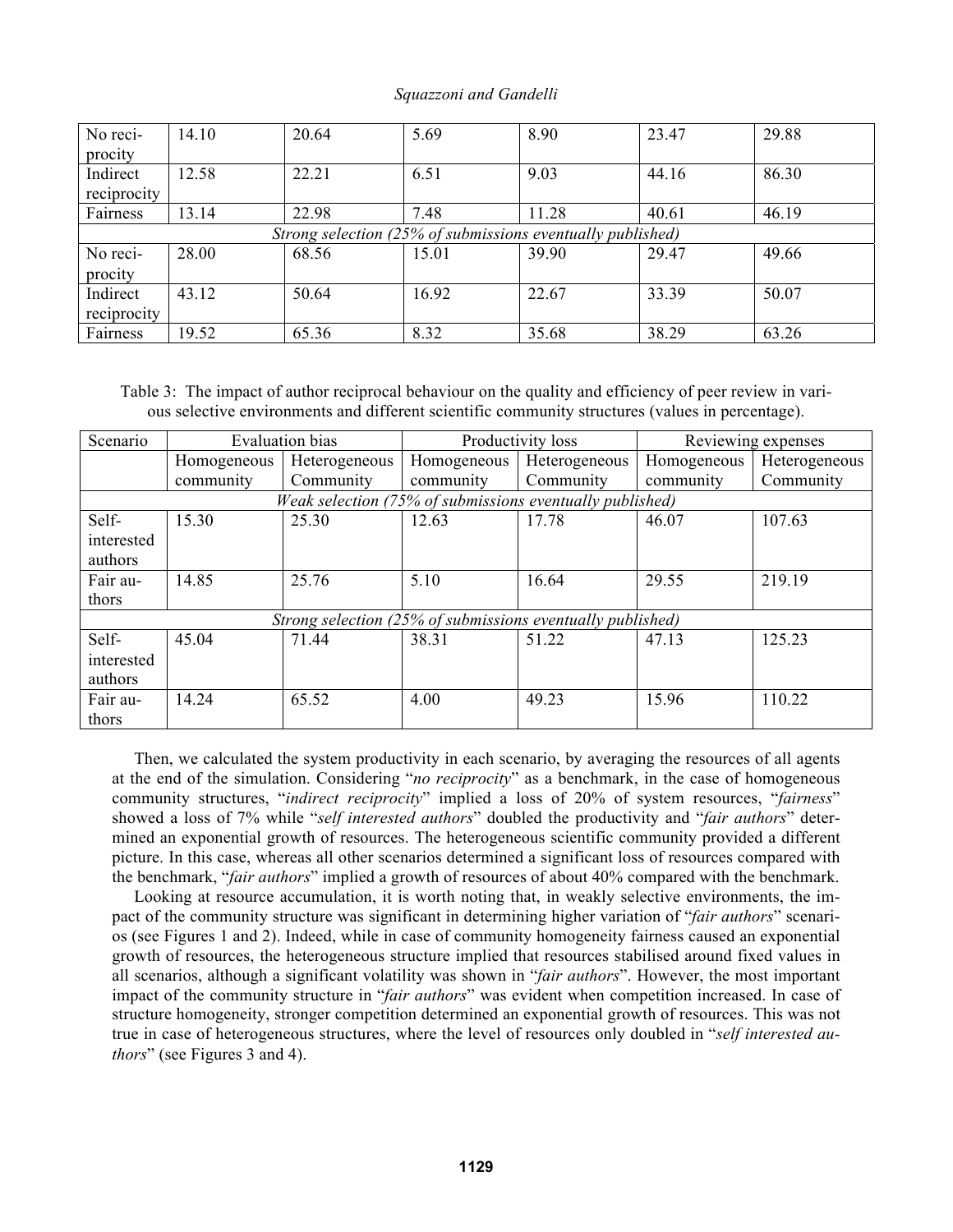*Squazzoni and Gandelli* 



Figure 1: The impact of agent behaviour on system resource accumulation in weakly selective environments and homogeneous community structures. In the x-axis, the number of simulation run



Figure 2: The impact of agent behaviour on system resource accumulation in weakly selective environments and heterogeneous community structures. In the x-axis, the number of simulation run.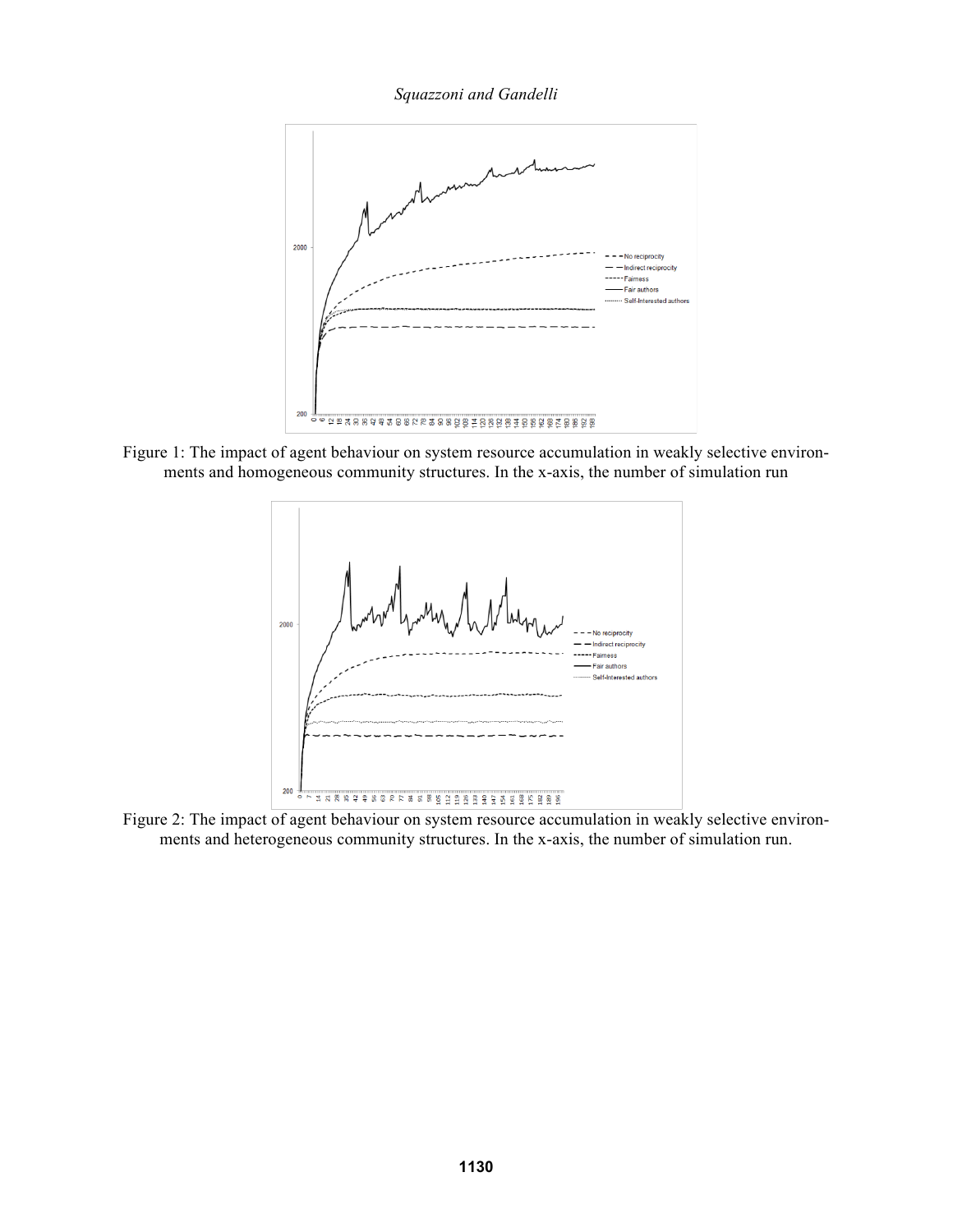*Squazzoni and Gandelli* 



Figure 3: The impact of agent behaviour on system resource accumulation in strongly selective environments and homogeneous community structures. In the x-axis, the number of simulation run.



Figure 4: The impact of agent behaviour on system resource accumulation in strongly selective environments and heterogeneous community structures. In the x-axis, the number of simulation run.

Then, we calculated the inequality of resource distribution in each scenario through a Gini index (see Tab. 4). Results showed that once introduced reciprocity in homogeneous structures, the better scenarios in terms of quality and efficiency of peer review were also the most unequal in terms of resource distribution. When selection was stronger, this trend even exacerbated. This is coherent with our previous findings: in a competitive systems where the "winner takes all" principle is the rule, such as in science, where rewards are only for priorities and new discoveries, well functioning of peer review determines a unequal resource distribution as cumulative advantages for best scientists take place (Squazzoni and Gandelli 2012). This is because best published authors gain more resource and more chances to be re-published by taking advantage of fairness and reliability of referees.

The picture was different in case of heterogeneous community structures, especially when competition was strong. Indeed, in this case, the differences between scenarios disappeared. It is important to note that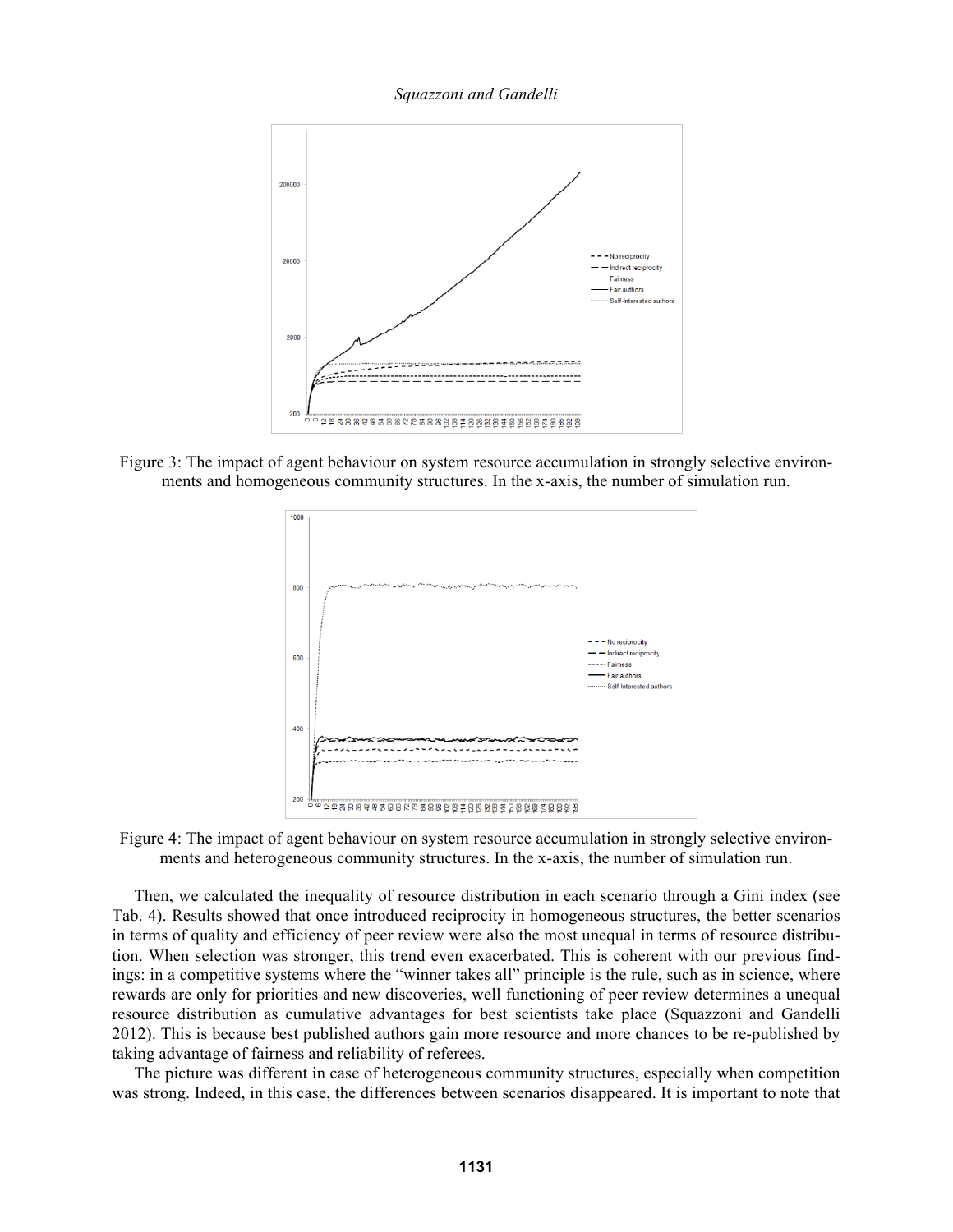while homogeneous structures implied that authors' fairness determined more inequality in resource allocation, as cumulative advantages took place for better scientists, here self-interest or fairness of authors made little difference and generated less inequality than in the previous case.

Table 4: The Gini index in all scenarios in different scientific community structures and in various selective environments (values calculated at the end of the simulation). The index gave 0 when there was complete equality in resource distribution among agents and 1 when a single agent had everything.

| Scenario                                                   | Gini index  |                        |  |  |
|------------------------------------------------------------|-------------|------------------------|--|--|
|                                                            | Homogeneous | Heterogeneous communi- |  |  |
|                                                            | community   | ty                     |  |  |
| Weak selection (75% of submissions eventually published)   |             |                        |  |  |
| No reciprocity                                             | 0.55        | 0.57                   |  |  |
| Indirect reciprocity                                       | 0.34        | 0.35                   |  |  |
| Fairness                                                   | 0.36        | 0.45                   |  |  |
| Self-interested authors                                    | 0.34        | 0.41                   |  |  |
| Fair authors                                               | 0.74        | 0.75                   |  |  |
| Strong selection (25% of submissions eventually published) |             |                        |  |  |
| No reciprocity                                             | 0.47        | 0.30                   |  |  |
| Indirect reciprocity                                       | 0.34        | 0.30                   |  |  |
| Fairness                                                   | 0.45        | 0.26                   |  |  |
| Self-interested authors                                    | 0.35        | 0.34                   |  |  |
| Fair authors                                               | 0.88        | 0.39                   |  |  |

## **5 DISCUSSION AND CONCLUSION**

Our simulation results allow us to better understand the importance of reciprocity *per se* to explain the quality and efficiency of peer review, which was suggested by Chang and Lai (2001) and Squazzoni, Bravo and Takács (2012). Indeed, our results indicate that if reciprocity is influenced by self-interest of scientists, its potential positive effect for cooperation in peer review may evaporate. This suggests that the quality of peer review probably depends more on ethical, cultural and competence-based standards of conduct that might reduce the self-interest strategic behaviour of scientists, once provided room for reciprocity motives (e.g., Azar 2008).

The importance of norms and evaluation standards is evident if we compare peer review dynamics in homogeneous and heterogeneous community structures. Our results show that fair behaviour cannot compensate for the lack of shared evaluation standards. By randomly matching authors and referees, it was likely that scientists of a group were evaluated by referees of another group and this increased evaluation bias and inefficiency. This also explained the lower inequality of heterogeneous community structures, as outliers from our groups were likely to be penalised by hostile referees and this kept the system relatively homogeneous and equal in terms of resource allocation. This finding would confirm previous studies where certain differences between 'hard' and 'soft' sciences were outlined that revolve around the respective strength or weakness of shared evaluation standards (Lamont 2009). Our results indicate that without shared evaluation standards, as often happens in social sciences, the positive effect of fairness and pertinent judgment of scientists is less decisive for a better peer review.

Obviously, the picture is different when shared evaluation standards exist that help scientists to pertinently judge colleagues' work. Our results show that this situation ensures less bias and more efficient evaluation. However, in case of strong competition, shared evaluation standards were positive if combined with fairness and pertinent judgment by scientists. Furthermore, it is worth noting that the effect of the random matching between referees and authors did not rule out productivity differences between sci-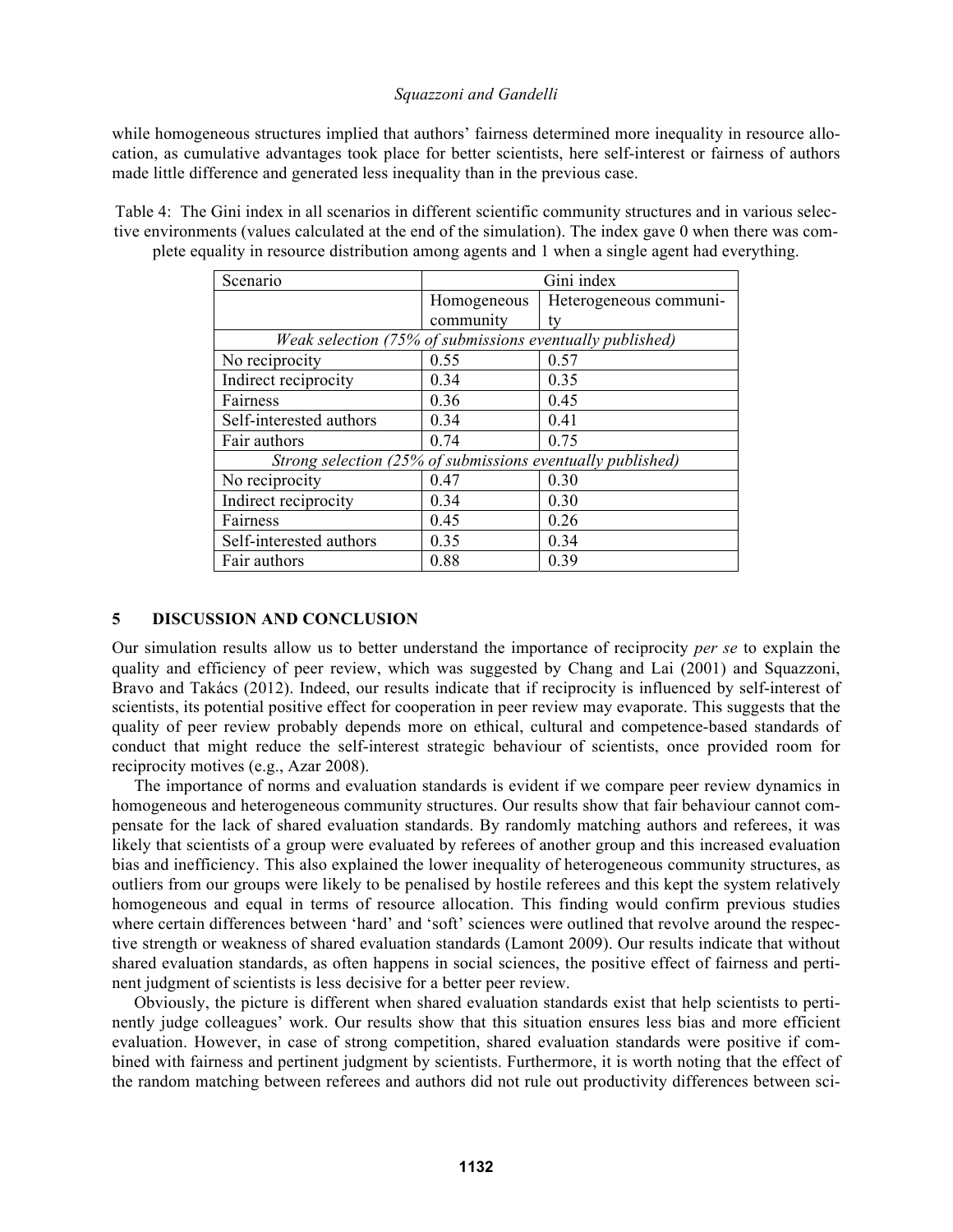entists and cumulative advantages took place for published scientists (see also Squazzoni and Gandelli 2012). This means that good peer review strongly contributes to unequal resource allocation in science.

### **REFERENCES**

Abbott, A. 2001. *Chaos of Disciplines*. Chicago: University of Chicago Press.

- Alberts, B., B. Hanson, K. L. Kelner. 2008. "Reviewing Peer Review." *Science* 321:15.
- Azar, O. H. 2008. "Evolution of Social Norms with Heterogeneous Preferences: A General Model and an Application to the Academic Review Process." *Journal of Economic Behavoir and Organization*, 65:420–435.

Björk, B.-C., A. Roos, M. Lauri. 2009. "Scientific Journal Publishing – Yearly Volume and Open Access Availability." *Information Research*, 14, 1: http://informationr.net/ir/14-1/paper391.html.

Bornmann, L. 2011. "Scientific Peer Review." *Annual Review of Information Science and Technology*, 45:199–245.

Chang, J., C. Lai. 2001. "Is it worthwhile to pay referees?" *Southern Economic Journal* 68:457–463.

Couzin, J. 2006. "…. and how the Problems Eluded Peer Reviewers and Editors." *Science* 311:614–615.

Crocker, J., M. L. Cooper. 2011. "Addressing Scientific Fraud." *Science* 334(6060):1182.

Gewin, V. 2012. "Uncovering misconduct." *Nature* 485:137-139.

- Laband, D. N. and J. M. Piette. 1994. "Favoritism Versus Search of Good Papers. Empirical Evidence Regarding the Behavior of Journal Editors." *Journal of Political Economy* 102:194–203.
- Lamont, M. 2009. *How Professors Think: Inside the Curious World of Academic Judgment*. Cambridge, MA: Harvard University Press.
- Martins, A. 2010. "Modeling Scientific Agents for a Better Science." *Advances in Complex Systems* 13(4):519–533.
- Northcraft, G. B. and A. E. Tenbrunsel. 2011. "Effective Matrices, Decision Frames, and Cooperation in Volunteer Dilemmas: A Theoretical Perspective on Academic Peer Review." *Organization Science* 22(5):1277-1285.
- Roebber, P. J., D. M. Schultz. 2011. "Peer Review, Program Officers and Science Funding." *PLoS ONE* 6(4):e18680: http://www.plosone.org/article/info:doi%2F10.1371%2Fjournal.pone.0018680.
- Seinen, I. And A. Schram . 2004. "Social Status and Group Norms: Indirect Reciprocity in a Repeated Helping Experiment." *European Economic Review* 50(3):581–602.
- Smith. R. 2006. "Peer Review. A Flawed Process at the Heart of Science and Journals." *Journal of the Royal Society of Medicine* 99:759–760.
- Squazzoni, F. 2010. "Peering into Peer Review." Sociologica 3: http://www.sociologica.mulino.it/doi/10.2383/33640.
- Squazzoni F, G. Bravo and K. Takács. 2012. "Does Incentive Provision Increase the Quality of Peer Review? An Experimental Study." *Research Policy*, In Press, DOI: 10.1016/j.respol.2012.04.014.
- Squazzoni, F. and C. Gandelli. 2012. "Saint Matthews Strikes Again. An Agent-Based Model of Peer Review and the Scientific Community Structures." *Journal of Informetrics* 6:265–275.
- Squazzoni, F. and Takács, K. 2011. "Social Simulation that 'Peers into Peer Review'." *Journal of Artificial Societies and Social Simulation* 14(4) 3: http://jasss.soc.surrey.ac.uk/14/4/3.html.
- Thurner, S. and R. Hanel. 2011. "Peer Review in a World with Rational Scientists: Toward Selection of the Average." *The European Physical Journal B* 84:707–711.

# **AUTHOR BIOGRAPHIES**

**FLAMINIO SQUAZZONI** leads the GECS-Research Group on Experimental and Computational Sociology at the University of Brescia, where he teaches "Sociology of Organization" and "Leadership and Complex Organizations". He is review editor of the *Journal of Artificial Societies and Social Simulation*